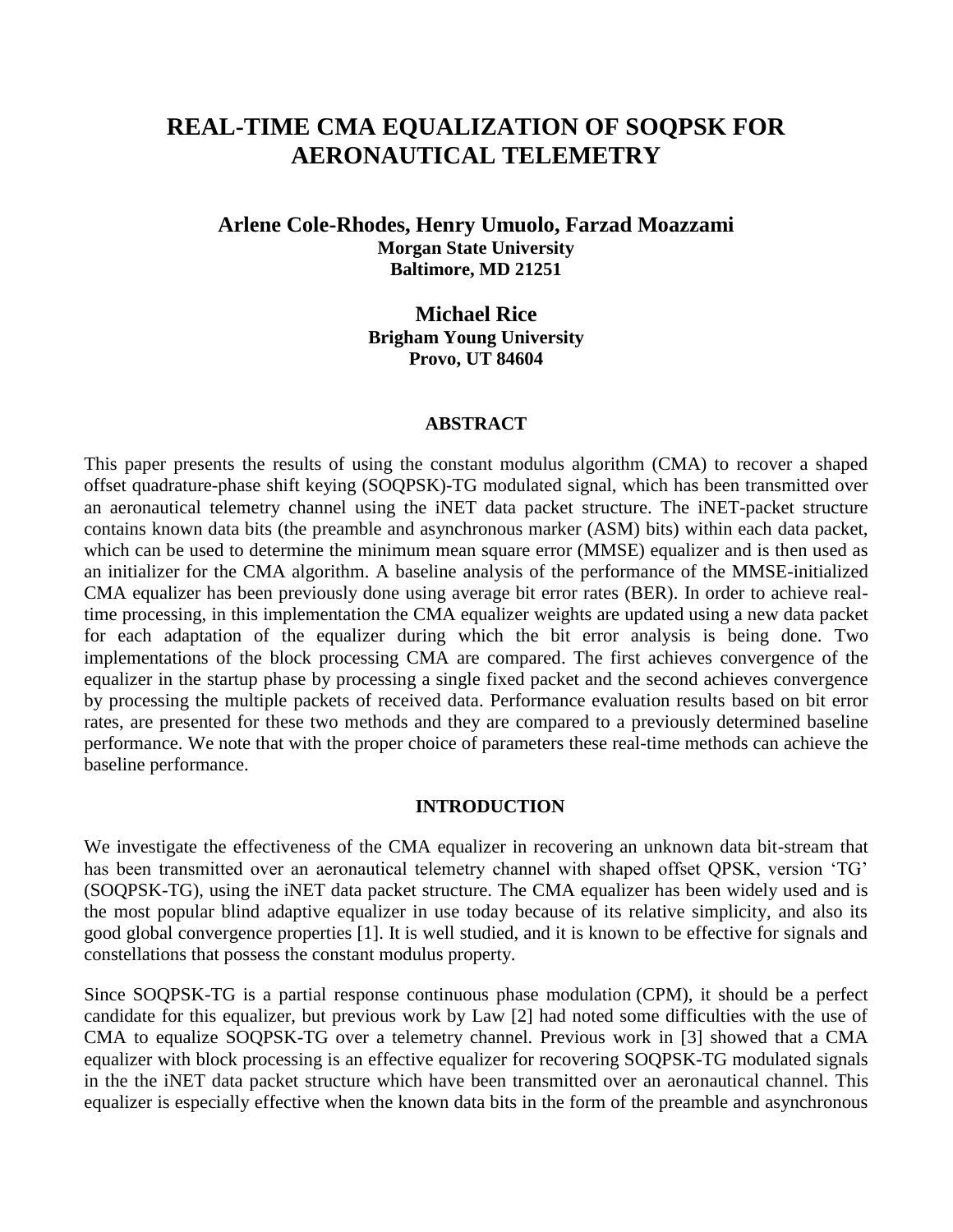marker (ASM) bits contained in the iNET-packet structure are used to provide an alternative method of initializing the CMA equalizer. Since this decreases the convergence time of the adaptation and actually produces a lower final bit error count when compared to the usual method of center tap initialization. For real-time processing, the block processing CMA algorithm is applied to a data stream of multiple packets, where the bit error analysis is done after convergence of the equalizer is achieved, and we then continue to update the CMA weight vector using each new incoming data packet. The effect of the equalizing CMA radius on the BER performance is also investigated.

## **COMMUNICATION SYSTEM MODEL**

The INET packet structure is made up of the known preamble of length, 128 bits and ASM is of length, 64 bits, together with the actual data of length, 6144 bits. The total packet length is 6336 bits and this packet structure is shown in Fig. 1. The transmitted signal is SOQPSK-TG, a partial-response continuous phase modulation (CPM) with a constrained ternary alphabet. The precoder, modulation index and frequency pulse are described in [5,6].

Fig. 1: INET Packet structure

The system communication model is shown in Fig. 2. A bit stream, formatted as shown in Fig. 1, is modulated using SOQPSK-TG. The SOQPSK-TG signal experiences multipath propagation, in the form of an LTI system with impulse response h(n), with the addition of white Gaussian noise. The received signal is equalized by an FIR filter with impulse response  $w(n)$ . The equalizer output is input to a symbol-by-symbol SOQPSK-TG demodulator [6] to produce the bit estimates used to assess the performance of the equalizer. Because of the known preamble and ASM bits in the transmitted data packet, it is possible to compute the minimum mean square error (MMSE) equalizer, which is then used to initialize the CMA equalizer for efficiency. The CMA equalizer is updated by using each received data block after convergence of the adaptation, and bit error rates are determined.



Fig. 2: SOQPSK Communication System Model

The channel is a single-input single-output (SISO) system characterized by the input/output relationship: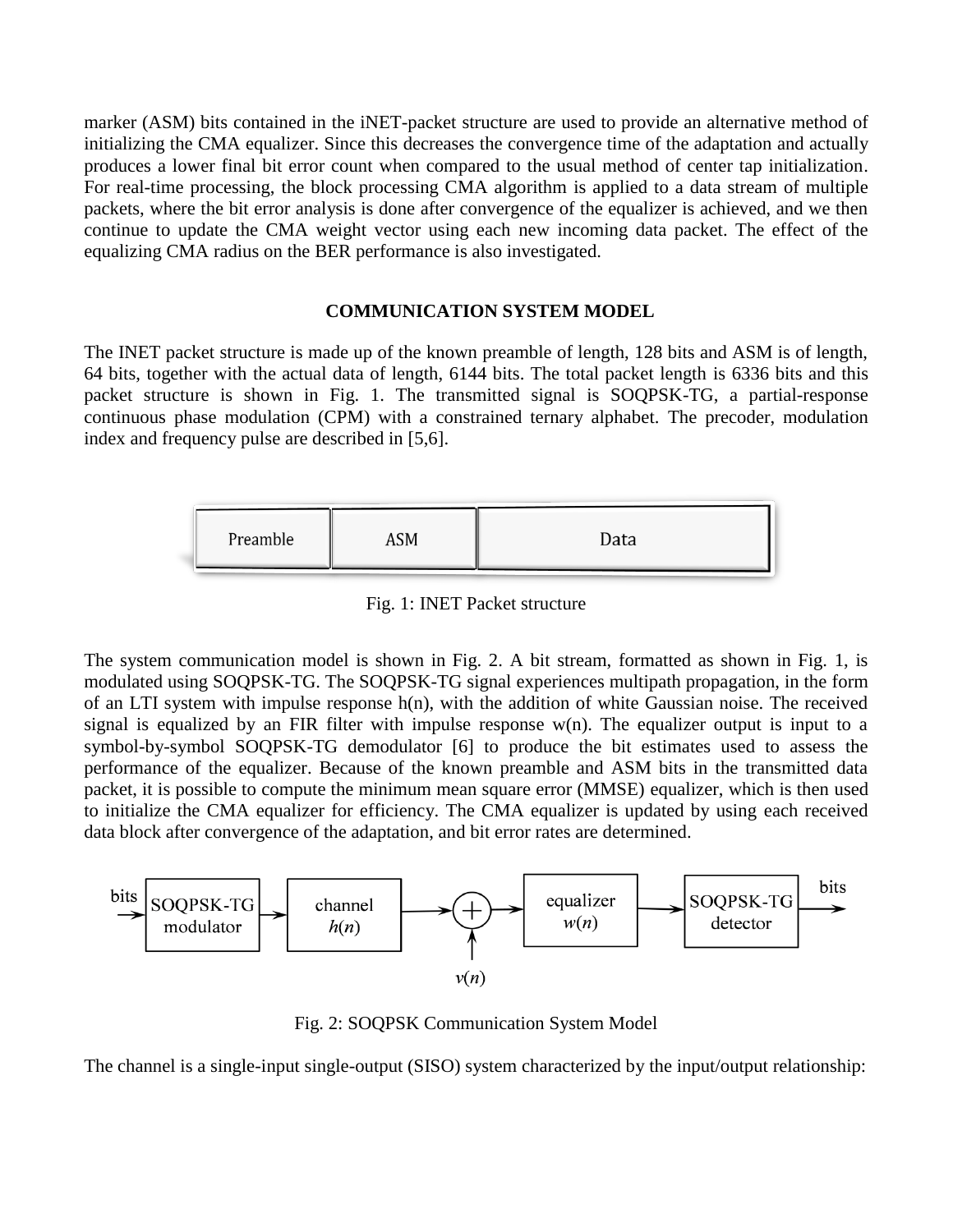$$
x(n) = \sum_{k=-K_1}^{K_2} h(k)s(n-k) + v(n),
$$
\n(1)

where  $h(n)$  is the channel impulse response which is non-causal and of length  $(K_1 + K_2 + 1)$ ,  $s(n)$  are samples of the complex-valued low-pass equivalent signal corresponding to the SOQPSK-TG modulated carrier within the packet structure, and  $v(n)$  is AWGN noise. The sequence  $x(n)$  comprises N samples. Assuming the received signal is sampled at a rate equivalent to 2 samples/bit, *N* is at least 12672. (The actual length depends on the length of the channel.) For our experiments the equalizer update is done using a single packet of transmitted databits, which was randomly generated, these are modulated and transmitted over a set of aeronautical test channels [4]. The equalizer output is given by

$$
y(n) = \sum_{l=-L_1}^{L_2} w_n(l) x(n-l),
$$
 (2)

where  $w_n = [w_n(-L_1) \dots w_n(-1) w_n(0) \dots w_n(L_2)]^T$  is the equalizer weight vector at iteration, *n* of the CMA adaptation process.

#### **CMA EQUALIZATION ALGORITHM**

Because SOQPSK-TG is constant modulus, it is expected that it will be well-suited for equalization using CMA. The MMSE equalizer is the filter that minimizes the mean square error between the equalizer output  $y(n)$  and the channel input  $s(n)$  [7]. By initializing CMA with the MMSE equalizer, there will be no phase ambiguity for the CMA equalized symbols.

#### **Description of CMA Equalization Algorithm**

The constant modulus algorithm (CMA) is a blind equalization algorithm, which provides an adaptation based on a specific cost function. The cost function,  $J_{CMA}(y(n))$ , which is minimized, is a function of the distance of the equalizer output from a circle of known radius. This radius is determined from the modulation used for signal transmission. The CMA cost function is given by

$$
J_{CMA}(y(n)) = E\left\{ \left( |y(n)|^2 - R_2 \right)^2 \right\},\tag{3}
$$

where  $R_2$  is the radius squared of the CMA circle on which the received samples,  $x(n)$  lie. This cost function performs equalization by taking into account the distance between the equalizer output samples and the pre-specified radius of the desired signal. For SOQPSK-TG, the transmitted signal is CPM and of the form:  $s(n) = \exp(j\phi(n))$ , so the value of CMA radius is  $R_2 = 1$ . Note that because SOQPSK-TG is a CPM it has constant modulus, and the equalizer operates on samples of the complex-valued low-pass equivalent signal, which are the received samples from a transmitted signal that was constant modulus. This motivates the use of CMA.

The update of the equalizer weights for this cost function is based on a stochastic gradient descent rule given by

$$
\underline{w}_{n+1} = \underline{w}_n - \mu \nabla_w J_{CMA}(y(n)) \tag{4}
$$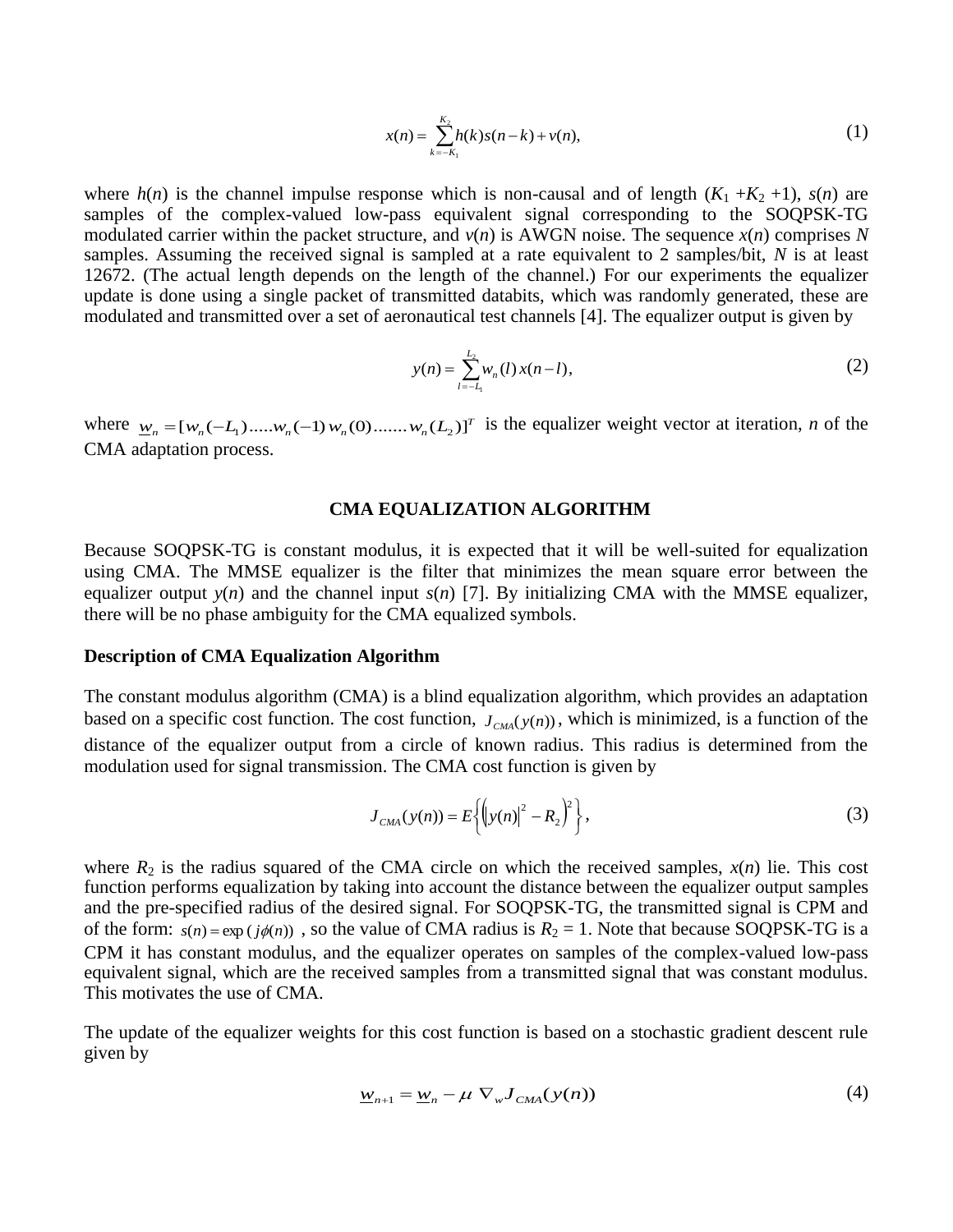where  $\mu$  is the algorithm step-size, the equalizer output is a block of data determined by  $y(n) = w_n^T x_n$ , for equalizer weight vector  $\underline{w}_n$ , and a received data vector,  $\underline{x}_n = [x(n+L_1) \dots x(n) \dots x(n-L_2)]^T$ .

The gradient vector of the cost function is given as:

$$
\nabla_{w} J_{CMA}(y(n)) = E\bigg\{4\bigg(\big|y(n)\big|^{2} - R_{2}\bigg)\ y(n) \underline{x}_{n}^{*}\bigg\} \ . \tag{5}
$$

The  $*$  operator denotes the complex conjugate, and for these experiments an adaptive step-size,  $\mu$  was used in (4) which is given (with  $\alpha=0.4$ ) by

$$
\mu = \alpha \frac{\left\| \underline{\mathbf{x}}_n^T \underline{\mathbf{w}}_n \right\|}{\left\| \underline{\mathbf{x}}_n^T \nabla_{\mathbf{w}} J(\mathbf{y}(n)) \right\|} . \tag{6}
$$

In general the CMA equalizer weight vector is updated starting from an initial vector,  $w_0$  which is center-tapped. Previous work in [3] has shown the improvement in performance over the CMA equalizer with center-tap initialization of the CMA equalizer when it is initialized using the MMSE equalizer. Since the MMSE-initialized CMA equalizer does converge faster to achieve a lower bit error rate. For SOQPSK the value of the CMA radius to be used should be unity, but a non-unity radius of 2 is tested in our experiments below in order to equalize the received SOQPSK modulated signals and it is observed that when the value of  $R_2$  in equation (3) is chosen to have the value of 2, instead of unity, the CMA equalization works much better.

# **AERONAUTICAL TELEMETRY CHANNELS**

Four aeronautical test channels with impulse responses which have been previously measured from channel sounding experiments at Edwards AFB [4] were used in our experiments. Characteristics of these four channels used are provided in Table 1 in terms of total channel delay spread and total number of non-zero multi-paths. These channels represent snapshots of the flight path of an aircraft. Channels 1 and 3 were captured on a taxiway, channel 4 was captured during takeoff on runway 22 L, and channel 6 is airborne flight.

| Channel #            |  |  |
|----------------------|--|--|
| Channel Length       |  |  |
| No. of Non-zero taps |  |  |

## **EXPERIMENTAL SETUP**

## **Implementation of the CMA for PAQ**

For this implementation the CMA equalizer weight vector,  $w_0$  is initialized using the minimum mean square (MMSE) equalizer, which is computed using the known (the preamble and ASM) databits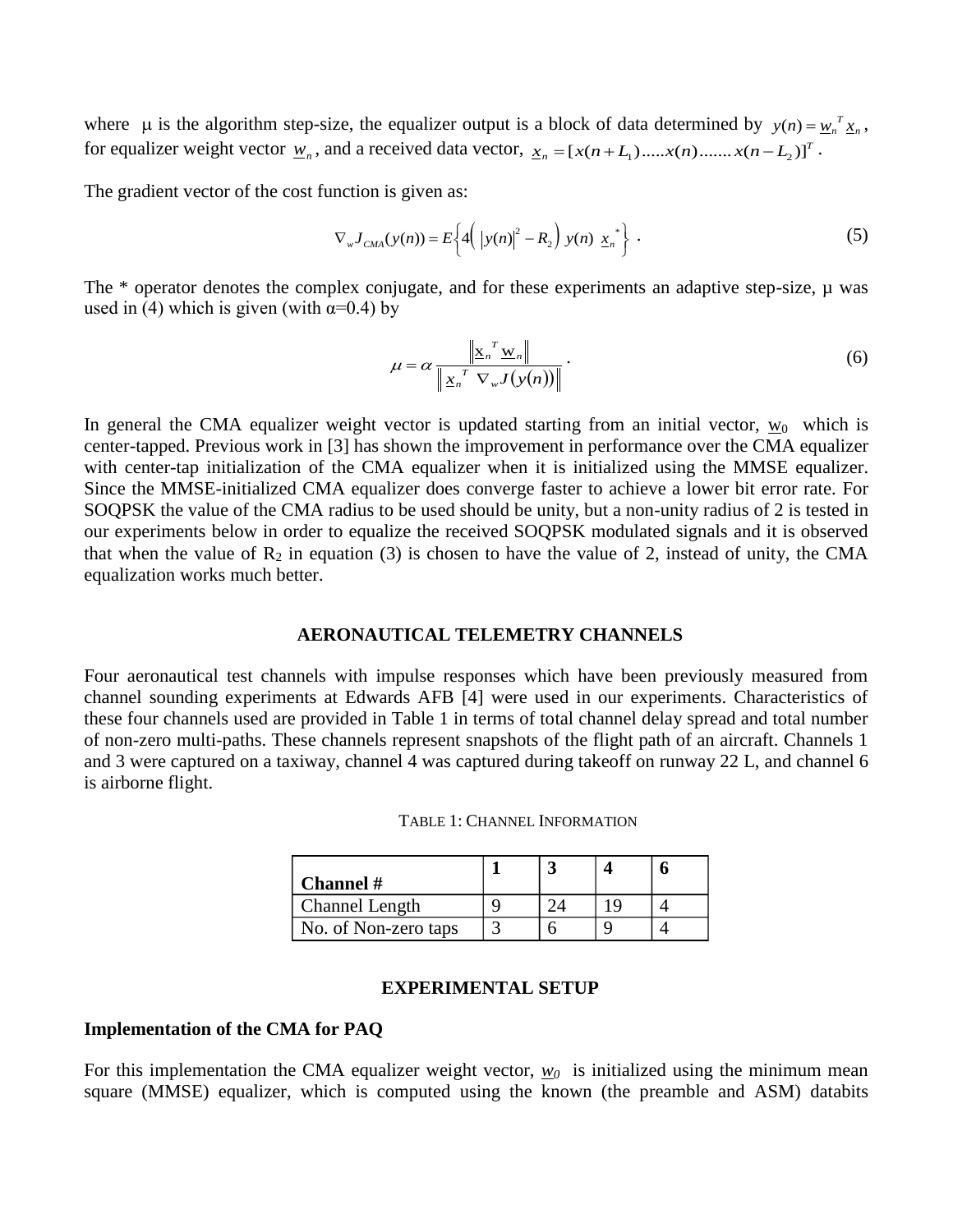contained in the data packet. For this application CMA is to be evaluated on a real-time system which consists of data stream received as multiple packets. Thus for the case of real-time processing, there is an initialization phase during which the incoming data packets are being processed to achieve convergence of the CMA equalizer. This phase may take 50 to 100 data packets, after which the bit error analysis can be done to count total errors on the following data packets. Two real-time approaches are considered here as described in the simulation procedures below.

> Simulation Procedure 1 (Multiple Packet - Adaptive startup) This is referred to as the Block-by-Block (BxB) update procedure.

*Step 1*: Generate an iNET packet at 2 samples/bit. Send the packet through the test channel and add noise to create the received packet.

*Step 2*: Initialize the equalizer filter.

*Step 3*: Equalize, update the equalizer filter coefficients based on the received packet produced in *Step 1*. Go to step 1 until the equalizer has converged (50 packets), then proceed to *Step 4*.

*Step 4*: Generate a new iNET packet at 2 samples/bit. Send the packet through the test channel and add noise to create a received packet.

*Step 5*: Equalize, update the equalizer filter coefficients, and count the number of bit errors. *Step 6*: Repeat *Step 4* and *Step 5,* 600 times.

# Simulation Procedure 2 (Single Packet – Static startup)

*Step 1*: Generate an iNET packet at 2 samples/bit. Send the packet through the test channel and add noise to create the received packet.

*Step 2*: Initialize the equalizer filter.

*Step 3*: Iterate on the received packet produced in *Step 1*, updating the equalizer filter once per packet, until the equalizer has converged (50 iterations).

*Step 4*: Generate a new iNET packet at 2 samples/bit. Send the packet through the test channel and add noise to create a received packet.

*Step 5*: Equalize, update the equalizer filter coefficients, and count the number of bit errors.

*Step 6*: Repeat *Step 4* and *Step 5*, 600 times.

The main difference between these two procedures is as follows: For Simulation Procedure 1, the filter update equation (4) achieves convergence by updating from startup using multiple received data packets. For Simulation Procedure 2 at startup, a single fixed data packet is used for the update of equation (4) until convergence at 50 iterations, and only after this does its update continue with a new data packet being processed at each iteration.

In the section below we present results for the two real-time processing schemes outlined above, and we compare performance of this MMSE-initialized CMA equalizer for the communication system model which was described in Section II based on the test channels outlined in Table I. We consider the effect of changing some parameters in order to achieve the *best* performance indicated by the baseline bit error rates from [3], and in particular we consider the effect of using a CMA radius squared with a value of 2 for SOQPSK equalization. Note that the baseline performance is determined by running steps 1-3 of procedure 2, and averaging over a 500 Monte Carlo simulations. In addition we also compare the effect of using a different CMA radius squared value.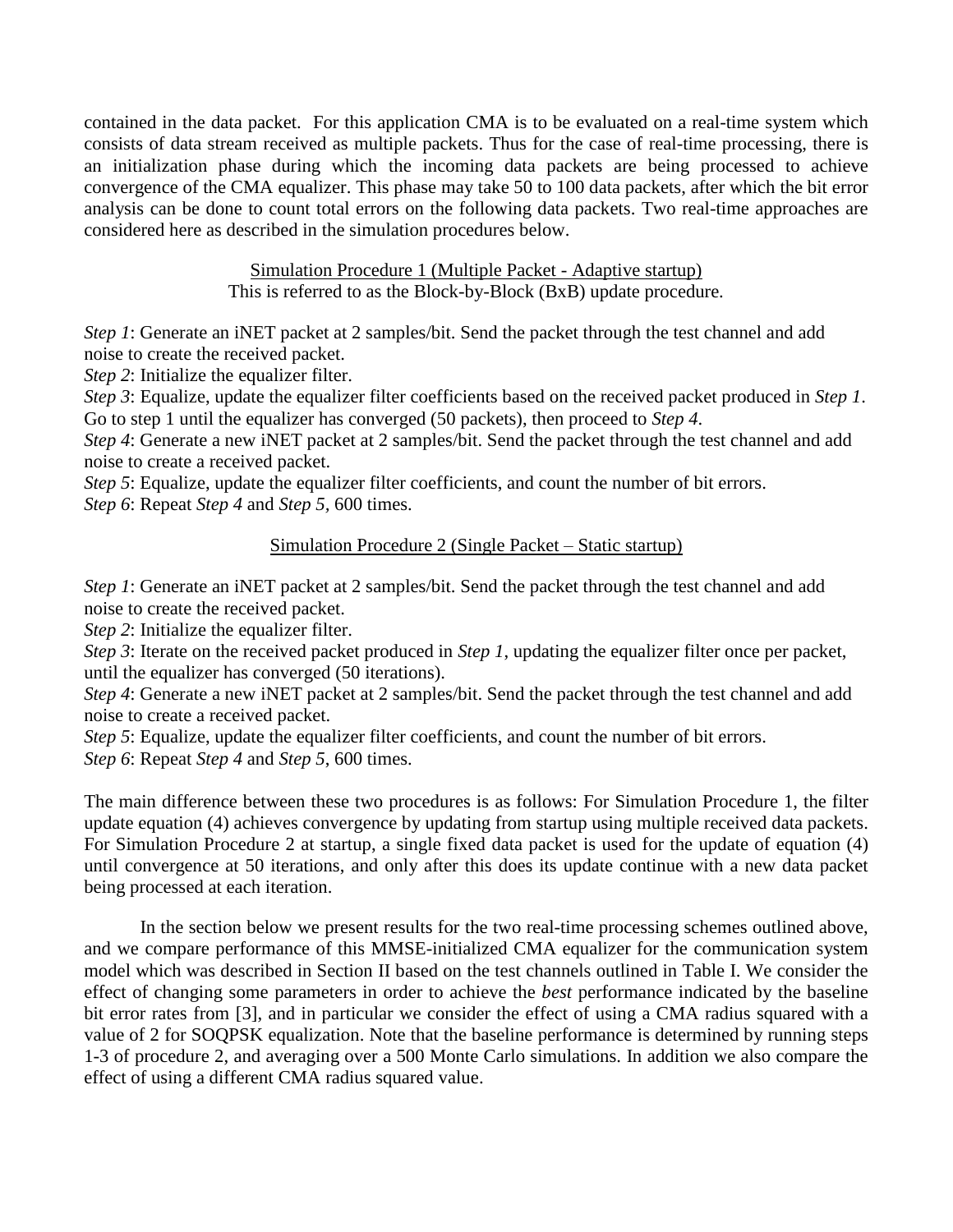#### **PERFORMANCE EVALUATION RESULTS**

In this section we present results which show the performance of the MMSE-initialized CMA equalizer for the communication system model described above using four aeronautical telemetry channels. Since the CMA equalizer is initialized with the MMSE equalizer, the MMSE equalizer performance is included in all plots as well as the baseline performance from [3], and the theoretical lower bound curve for AWGN channel. We compare the bit error curves of the multiple packet startup procedure 1 to the single packet startup procedure 2, where for consistency 100 data packets are used for initialization to convergence of both procedures, and errors are then counted over 600 packets of received data.



Fig. 3: Single Packet start-up and Block-by-Block CMA Equalizer for channel 1  $R_2 = 2$  (left) versus  $R_1 = 1$  (right)



Fig. 4: Single Packet start-up and Block-by-Block CMA Equalizer for channel 3  $R_2 = 2$  (left) versus  $R_1 = 1$  (right)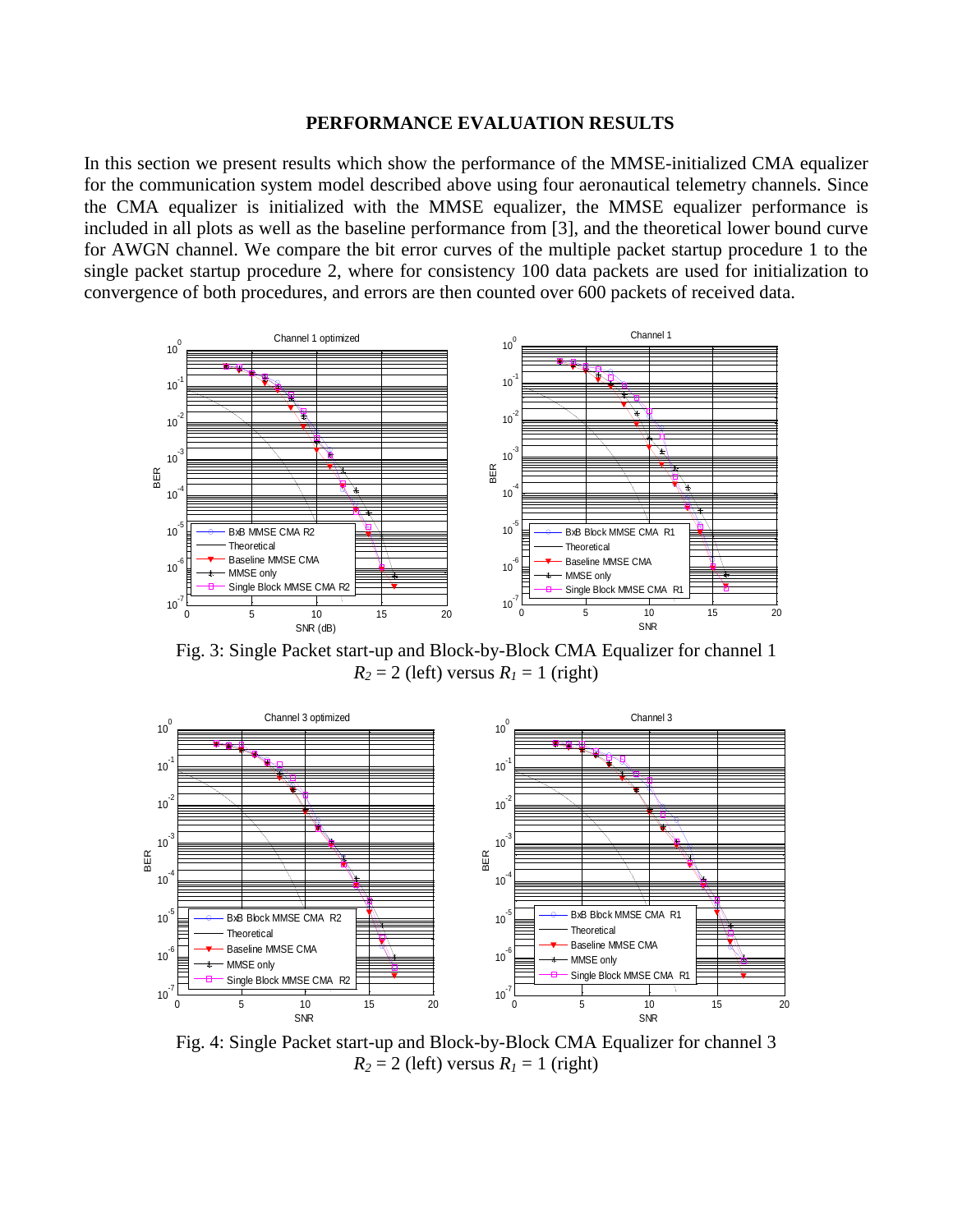

Fig. 5: Single Packet start-up and Block-by-Block CMA Equalizer for channel 4  $R_2 = 2$  (left) versus  $R_1 = 1$  (right)



Fig. 6: Single Packet start-up and Block-by-Block CMA Equalizer for channel 6  $R_2 = 2$  (left) versus  $R_1 = 1$  (right)

In Figures 3 - 6 we compare the performance of the CMA equalizer using the multiple packet startup (Simulation Procedure 1) to the single packet startup (Simulation Procedure 2) for two different values of the CMA radius squared  $R_2$ . Radius squared  $R_2 = 1$  is on the right, while  $R_2 = 2$  is the plot on the left of each numbered figure. We note that for both of the procedures tested, the bit error rate performance is generally better for  $R_2 = 2$  than for  $R_2 = 1$ , especially at the higher SNRs. In fact at low SNR, the performance of the MMSE-initialized CMA is much worse than the MMSE equalizer when the CMA radius squared  $R_2 = 1$  is used. It would appear that neither of the two simulation procedures has a bit error rate performance advantage over the other, even though both procedures do approach the baseline performance at high SNR.